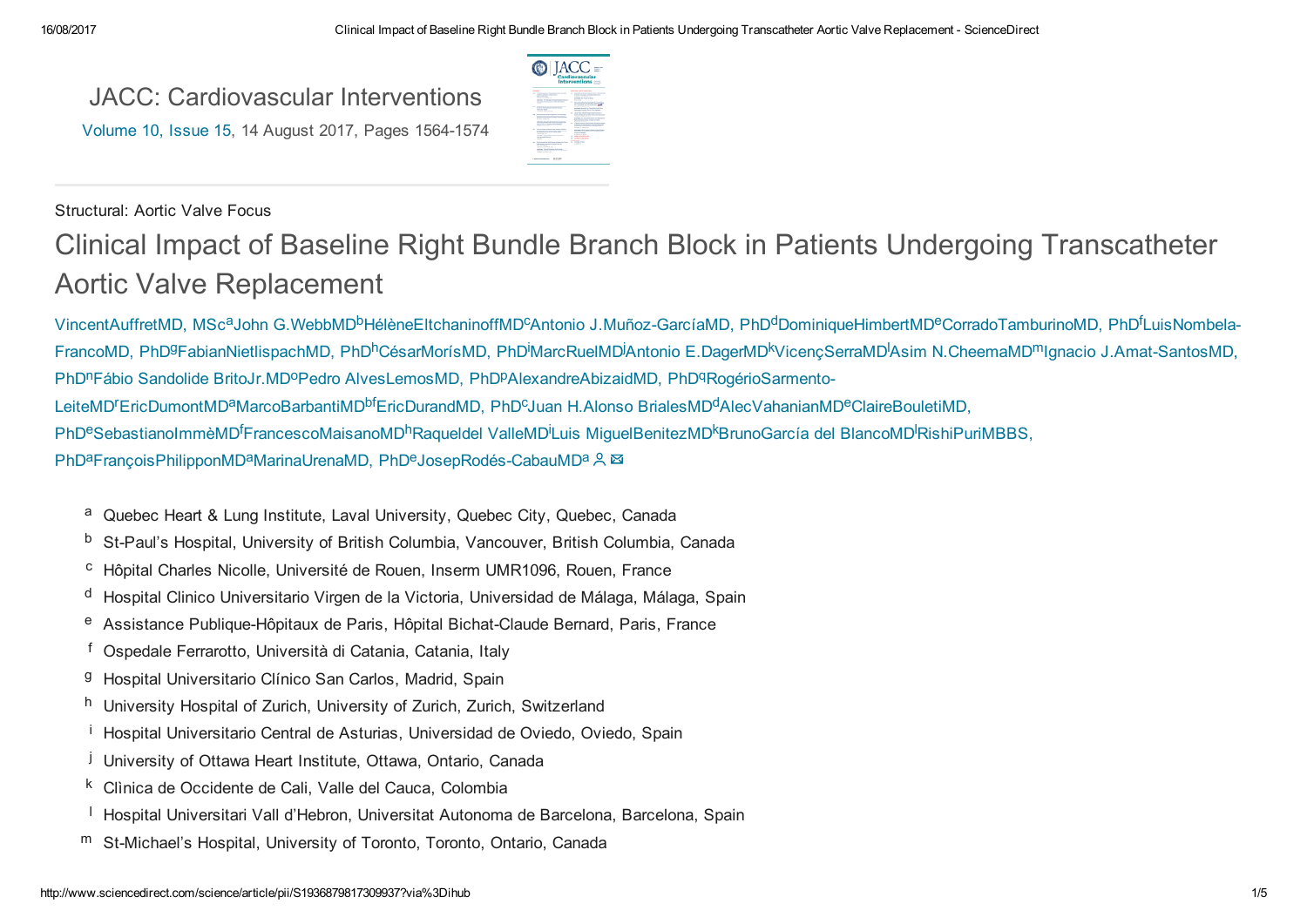16/08/2017 Clinical Impact of Baseline Right Bundle Branch Block in Patients Undergoing Transcatheter Aortic Valve Replacement ScienceDirect

- n Hospital Clínico Universitario de Valladolid, Valladolid, Spain
- <sup>o</sup> Hospital Israelita Albert Einstein, São Paulo, Brazil
- <sup>p</sup> Heart Institute (InCor), University of São Paulo Medical School, São Paulo, Brazil
- q Instituto Dante Pazzanese de Cardiologia, São Paulo, Brazil
- <sup>r</sup> Instituto de Cardiologia do Rio Grande do Sul, Universidade Federal de Ciências da Saúde de Porto Alegre, Porto Alegre, Brazil

Received 13 March 2017, Revised 1 May 2017, Accepted 5 May 2017, Available online 19 July 2017.





Referred to by Ron Waksman, Arie Steinvil <https://doi.org/10.1016/j.jcin.2017.05.030> Pre-Transcatheter Aortic Valve Replacement Right Bundle Branch Block JACC: Cardiovascular Interventions, Volume 10, Issue 15, 14 August 2017, Pages 1575-1577  $\mathbb{R}$  PDF [\(127KB\)](http://www.sciencedirect.com/science/article/pii/S1936879817311986/pdfft?md5=465b5aeef44f3955e33347437effeeb9&pid=1-s2.0-S1936879817311986-main.pdf)

Get rights and [content](https://s100.copyright.com/AppDispatchServlet?publisherName=ELS&contentID=S1936879817309937&orderBeanReset=true)

### Abstract

**Objectives** 

This study sought to assess the influence of baseline right bundle branch block (RBBB) on all-cause and cardiovascular mortality as well as sudden cardiac death (SCD) among patients undergoing transcatheter aortic valve replacement (TAVR).

**Background** 

Few data exist regarding the late clinical impact of pre-existing RBBB in TAVR recipients.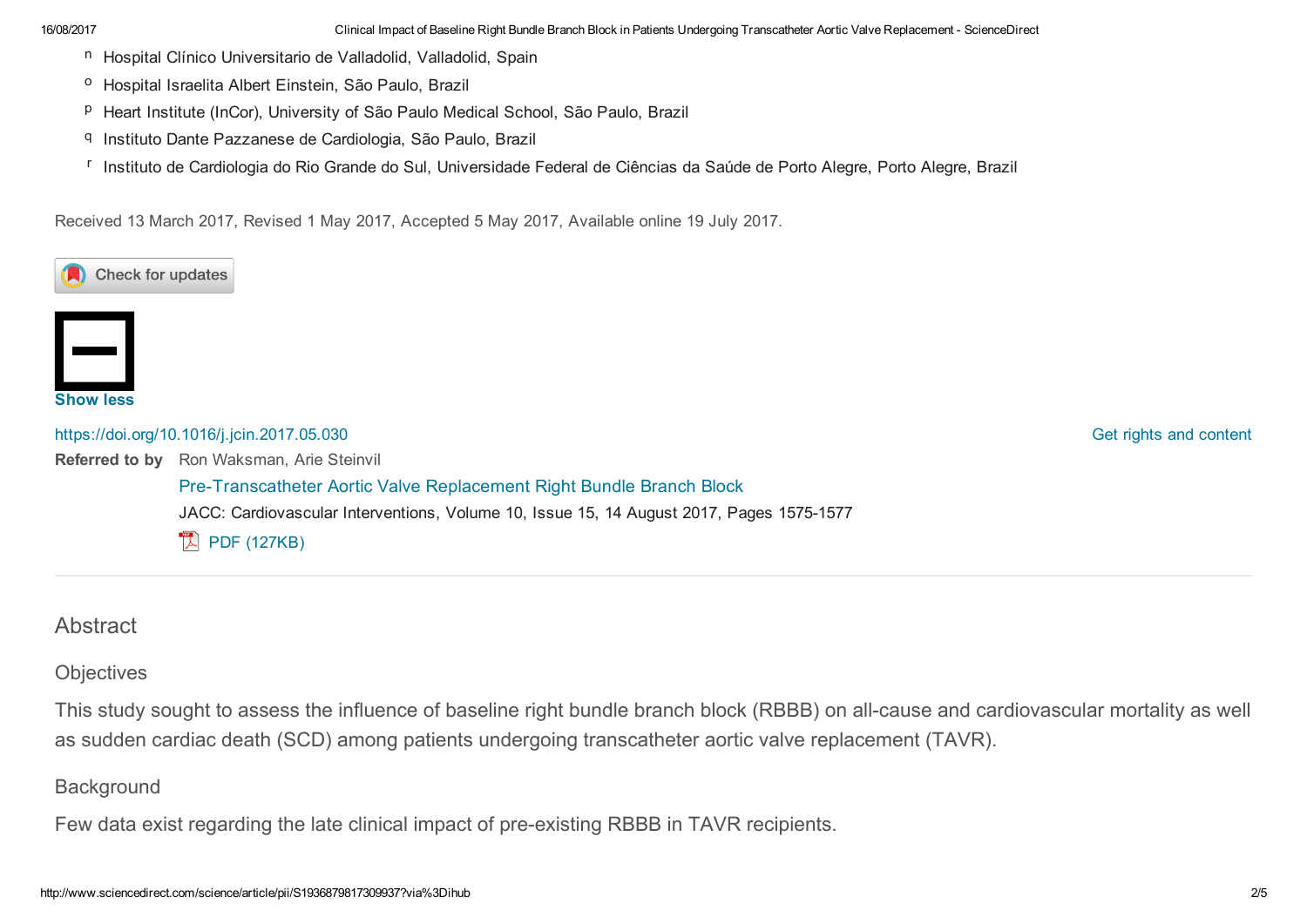#### **Methods**

A total of 3,527 patients (mean age 82 ± 8 years, 50.1% men) were evaluated according to the presence of RBBB on baseline electrocardiography. Intraventricular conduction abnormalities were classified according to the American Heart Association, American College of Cardiology Foundation, and Heart Rhythm Society recommendations for standardization and interpretation of the electrocardiogram. TAVR complications and causes of death were defined according to Valve Academic Research Consortium 2 definitions.

#### **Results**

RBBB was present on baseline electrocardiography in 362 patients (10.3%) and associated with higher 30-day rates of permanent pacemaker implantation (PPI) (40.1% vs. 13.5%; p < 0.001) and death (10.2% vs. 6.9%; p = 0.024). At a mean followup of 20 ± 18 months, pre-existing RBBB was independently associated with all-cause mortality (hazard ratio [HR]: 1.31; 95% confidence interval [CI]: 1.06 to 1.63; p = 0.014) and cardiovascular mortality (HR: 1.45; 95% CI: 1.11 to 1.89; p = 0.006) but not with SCD (HR: 0.71; 95% CI: 0.22 to 2.32;  $p = 0.57$ ). Patients with pre-existing RBBB and without PPI at discharge from the index hospitalization had the highest 2year risk for cardiovascular death (27.8%; 95% CI: 20.9% to 36.1%; log-rank  $p = 0.007$ ). In a subanalysis of 1,245 patients without PPI at discharge from the index hospitalization and with complete follow-up regarding the need for PPI, pre-existing RBBB was independently associated with the composite of SCD and PPI (HR: 2.68; 95% CI: 1.16 to 6.17; p = 0.023).

### **Conclusions**

Pre-existing RBBB was found in 10% of TAVR recipients and was associated with poorer clinical outcomes. Patients with baseline RBBB without permanent pacemakers at hospital discharge may be at especially high risk for high-degree atrioventricular block and/or SCD during follow-up. Future studies should evaluate strategies aimed at the early detection of patients at risk for late development of high-degree atrioventricular block.

# Graphical abstract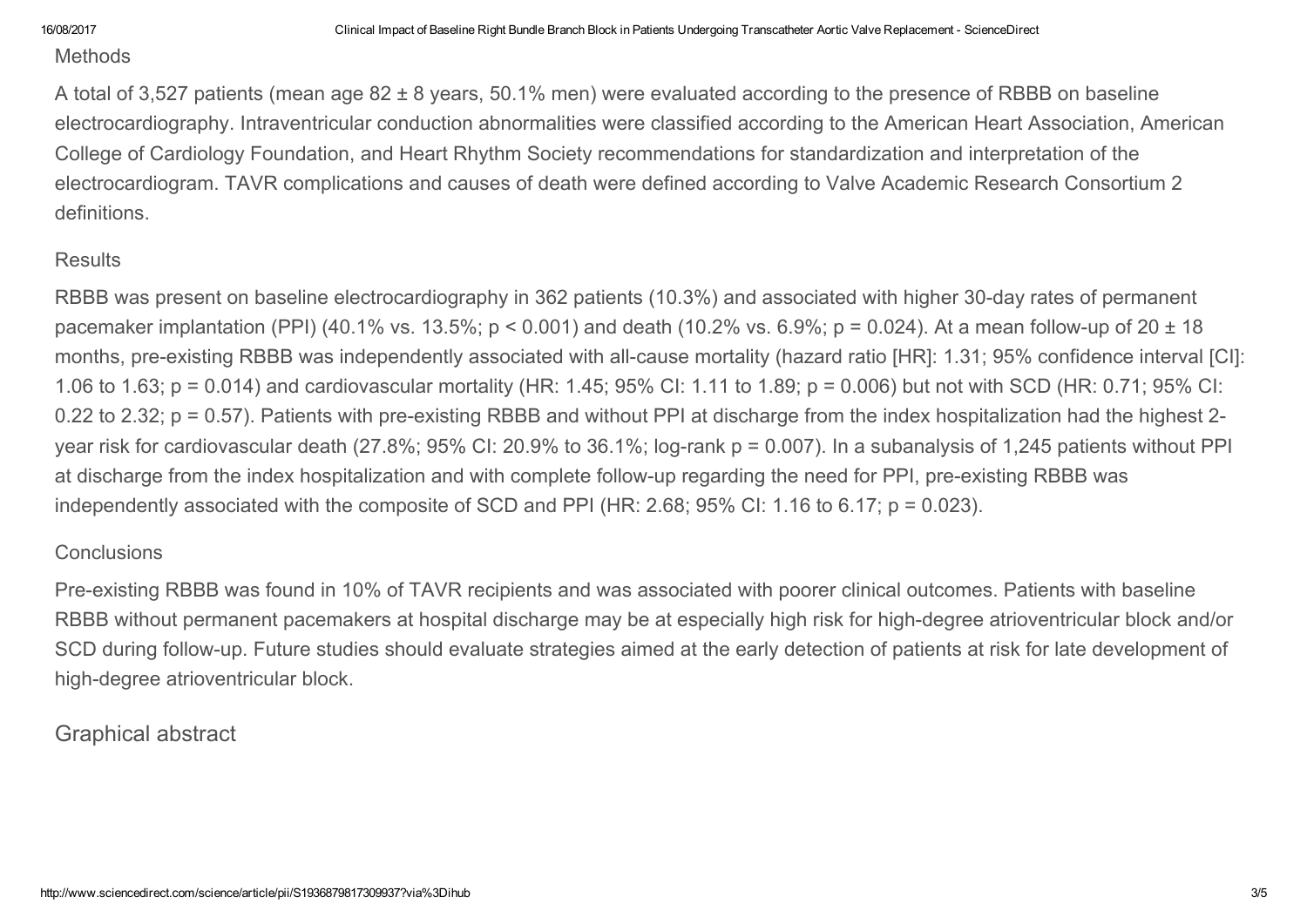

# Key Words

outcomespermanent pacemaker implantationright bundle branch blocksudden cardiac deathtranscatheter aortic valve replacement

## Abbreviations and Acronyms

AVBatrioventricular blockCIconfidence intervalHRhazard ratioLBBBleft bundle branch blockPPIpermanent pacemaker implantationRBBBright bundle branch blockSCDsudden cardiac deathTAVRtranscatheter aortic valve replacementVARCValve Academic Research Consortium

Choose an option to locate/access this article:

| Check if you have access through your login credentials or your | -or       |                          |                         |
|-----------------------------------------------------------------|-----------|--------------------------|-------------------------|
| institution.                                                    | Purchase  | > Check for this article | Dr. Rodés-<br>Cabau has |
|                                                                 | elsewhere |                          |                         |